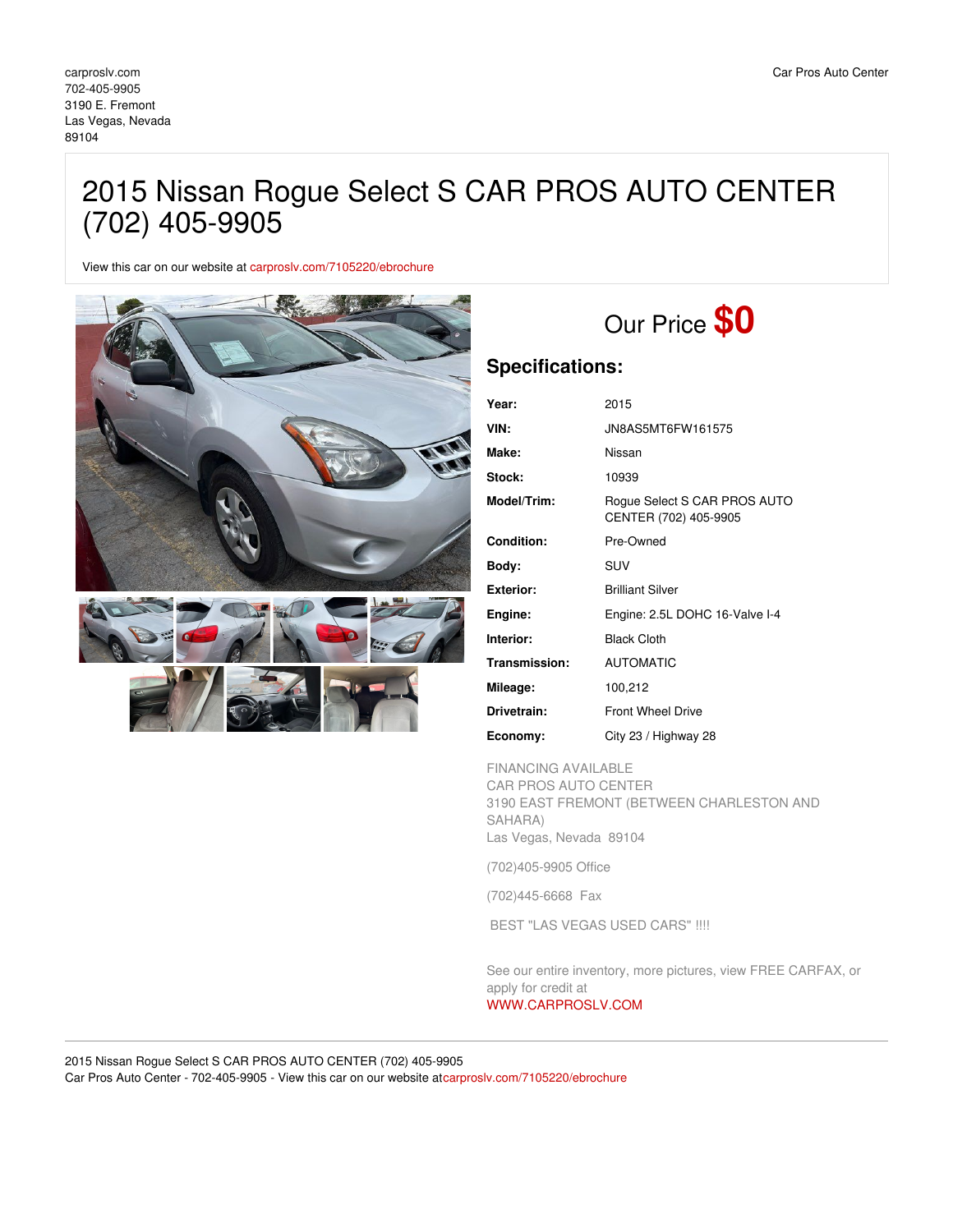

2015 Nissan Rogue Select S CAR PROS AUTO CENTER (702) 405-9905

Car Pros Auto Center - 702-405-9905 - View this car on our website a[tcarproslv.com/7105220/ebrochure](https://carproslv.com/vehicle/7105220/2015-nissan-rogue-select-s-car-pros-auto-center-702-405-9905-las-vegas-nevada-89104/7105220/ebrochure)

## **Installed Options**

### **Interior**

- 2 12V DC Power Outlets
- 60-40 Folding Bench Front Facing Fold Forward Seatback Rear Seat Air Filtration
- Analog Appearance- Cargo Area Concealed Storage- Cargo Space Lights
- Carpet Floor Trim- Cloth Seat Trim- Day-Night Rearview Mirror
- Delayed Accessory Power- Driver And Passenger Door Bins
- Driver And Passenger Visor Vanity Mirrors Driver Foot Rest- Driver Seat
- Engine Immobilizer- Fade-To-Off Interior Lighting
- Front Bucket Seats -inc: 6-way adjustable driver seat and 4-way adjustable front passenger seat w/seat back storage
- Front Center Armrest- Front Cupholder- Front Map Lights- Full Carpet Floor Covering - Full Cloth Headliner
- Full Floor Console w/Covered Storage, Mini Overhead Console w/Storage and 2 12V DC Power Outlets
- Gauges -inc: Speedometer, Odometer, Engine Coolant Temp, Tachometer, Trip Odometer and Trip Computer
- HVAC -inc: Underseat Ducts- Illuminated Glove Box
- Interior Trim -inc: Metal-Look Door Panel Insert and Chrome/Metal-Look Interior Accents - Manual Air Conditioning
- Manual Anti-Whiplash Adjustable Front Head Restraints and Fixed Rear Head Restraints
- Manual Tilt Steering Column- Metal-Look Gear Shifter Material- Outside Temp Gauge
- Passenger Seat- Perimeter Alarm- Power 1st Row Windows w/Driver 1-Touch Up/Down
- Power Door Locks w/Autolock Feature
- Power Rear Windows and Fixed 3rd Row Windows- Rear Cupholder
- Remote Keyless Entry w/Integrated Key Transmitter, Illuminated Entry, Illuminated Ignition Switch and Panic Button
- Seats w/Cloth Back Material- Trip Computer

### **Exterior**

- Aero-Composite Halogen Headlamps- Black Power Side Mirrors w/Manual Folding